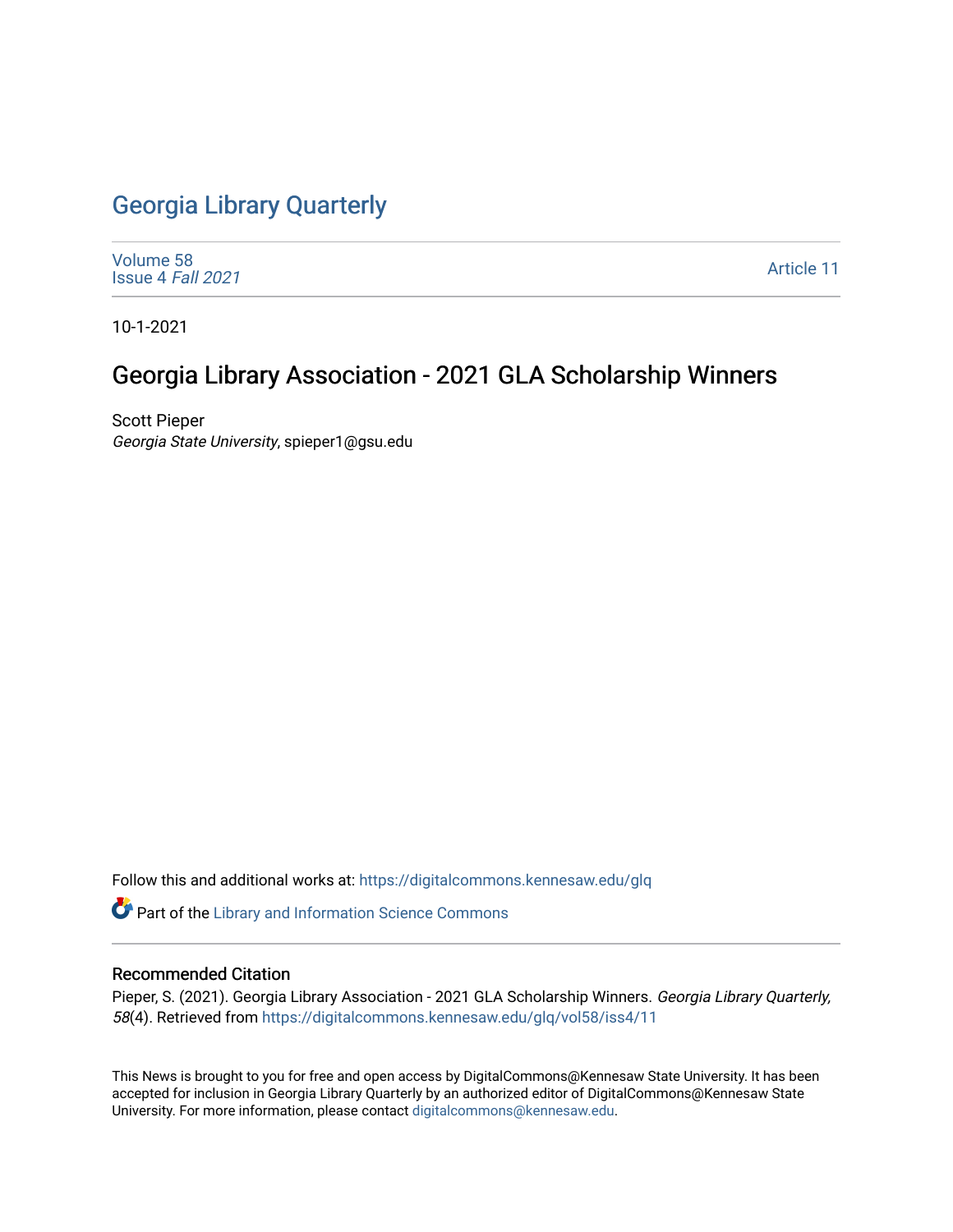

## **Georgia Library Association 2021 GLA Scholarship Winners**

The Georgia Library Association (GLA) Scholarship Committee is excited to announce the 2021 recipients of the Hubbard and Beard scholarships.

#### **The Hubbard Scholarship**

Vidhya Jagannathan is this year's C.S. Hubbard Scholarship winner. Vidhya is a senior library assistant at the North Cobb Regional Library, a

branch of the Cobb County Public Library System. Since 2019, she has been the Creative Space (makerspace) coordinator at the branch. Vidhya is in a newly created position at her branch which focuses



on programming that incorporates STEAM learning at all levels. In addition to her four years of experience in Cobb County libraries, Vidhya was previously a library assistant at the DeKalb County Public Library System and a substitute teacher.

Vidhya believes strongly in outreach and partnering with community organizations to provide quality programming and services. Vidhya has received grants to support initiatives that match her passions and benefit her community, including the American Library

Association's (ALA) Libraries Ready to Code program to support her work in teaching digital skills and a grant from the Atlanta Food Well Alliance to fund a community garden. She is an advocate for women's participation in STEM fields. To support that advocacy, Vidhya recently started a chapter of Girls Who Code (GWC) at her branch. In addition to her library work, Vidhya is an active community volunteer, gardener, and home chef.

Vidhya's educational background includes a BS in chemistry from the University of Madras and a post-baccalaureate teacher's prep certificate in early childhood education from Western Governors University. Vidhya is pursuing her MLIS at Florida State University. She hopes to become the first makerspace librarian in the Cobb County Library System.

Vidhya is honored to receive the Hubbard Scholarship and said that she is "very thankful that a cohort of my peers deemed me worthy. To be recognized gives me the much-needed confidence to pursue an MLIS and pioneer as a makerspace librarian in my system. I believe that libraries are for everyone, and public libraries have to provide equitable access to resources and services with minimal barriers."

## **The Beard Scholarship**

Jillian Speck is this year's Charles Beard Scholarship recipient. Jillian has worked in a range of library types: academic, public, and school. She is currently working at the Clayton County Public Library Headquarters and has a part-time position at Clayton State University Library. She was also the media specialist for a private high school in Fayetteville, Georgia.

Jillian is pursuing her MSI at Florida State University. Jillian holds a BA in history from